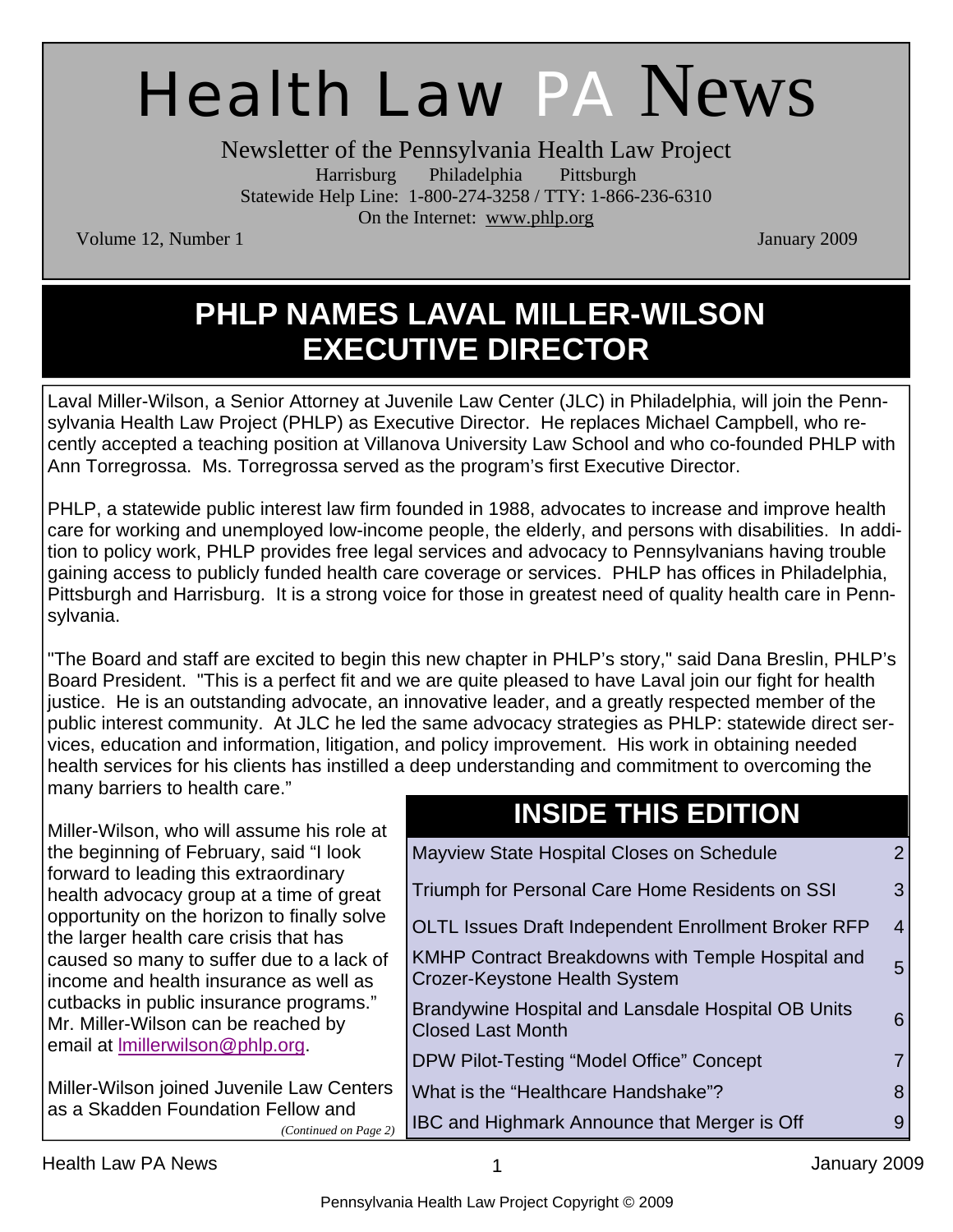#### *(Continued from Page 2)*

focused on the delivery of education services for at-risk youth. His earliest cases were representing youth with developmental disabilities, such as autism and mental retardation, who were accused of crimes for disability related behavior. He successfully argued for the use of public health services available through Medicaid's Early and Periodic Screening Diagnosis and Treatment (EPSDT) program as an alternative to limited resources of the juvenile justice system. He has litigated cases against the Pennsylvania Department of Education and several local school districts to enforce special and basic education rights for school-aged inmates in Pennsylvania's county prisons and jails. He has led numerous efforts to improve the child welfare and juvenile justice systems.

In 2003, Miller-Wilson conducted an assessment of indigent juvenile defense throughout Pennsylvania that led the PA Supreme Court to order major rules changes resulting in increased funding and support for attorneys representing juveniles in the Commonwealth's 67 counties. Miller-Wilson was lead counsel in a petition to the PA Supreme Court to ensure the right to counsel for accused youth. The petition was brought after he discovered counties in Pennsylvania where juveniles were being adjudicated with no counsel present. He is the author of two forthcoming publications about navigating the juvenile and criminal justice system for youth with developmental disabilities.

Miller-Wilson graduated from Harvard College and University of Pennsylvania Law School. He has been a lecturer at Temple University and University of Pennsylvania schools of law.

PHLP gives special thanks to Leonardo Cuello, Senior Staff Attorney, who has served as Interim Director for the last six months. He continues to be of great help in this period of transition.

#### **Mayview State Hospital Closes on Schedule**

The doors of Mayview State Hospital were closed as scheduled on December 29, 2008. There are still 12 individuals receiving care temporarily on the grounds of Mayview in a state operated Long Term Structured Residence (LTSR) called Monarch Spring LTSR. Those 12 individuals will remain on the grounds of Mayview until a community residence is identified. A community location for an LTSR had been identified in Allegheny County, but vehement opposition by township residents has halted the establishment of an LTSR in that community.

Mayview provided services to the 5 county area of Allegheny, Beaver, Greene, Lawrence and Washington. Between August 15, 2007 and the closure on December 29, 2008, there were 235 individuals discharged from Mayview. The majority of those individuals were from Allegheny County. Following comprehensive evaluations and intensive community support planning only 23 of the 235 Mayview residents were determined to require a continued level of state hospital care. Twenty-two of those individuals were transferred to Torrance State Hospital and one person was transferred to a hospital out of state. *(Continued on page 3)*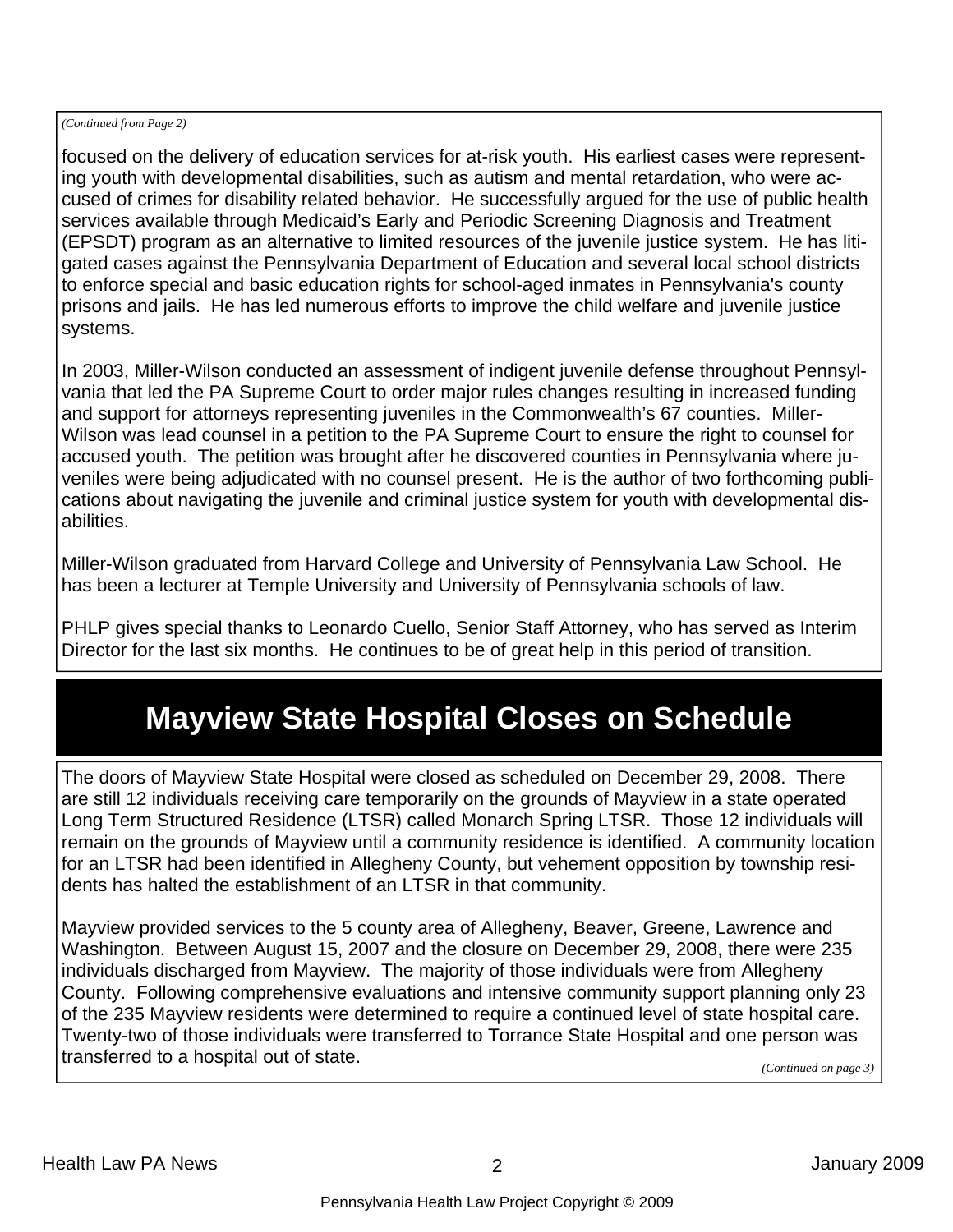*(Continued from page 2)* 

The remaining 212 residents were discharged from Mayview into the community with a highly individualized Community Support Plan (CSP). The CSP is a detailed written document that goes with each person into their community living arrangement and identifies the services and supports needed for their recovery. The planning process for each individual involved a clinical evaluation, a peer assessment and, if desired, a family assessment. These evaluations, along with the interests and desires of the individual, were used in meetings to develop the CSP. The meetings included family members, state hospital and county mental health staff, community providers and external advocates.

More than two-thirds of those discharged from Mayview went to Community Residential Rehabilitation programs, specialized/ enhanced Personal Care Homes, Long Term Structured Residences or Supported Housing. A detailed list of how many people were discharged and to what living arrangement can be found at the Mayview website at **www.mayview-sap.org**.

If you are working with an individual or family member discharged from Mayview and are concerned that their needs are not being adequately addressed, contact their County Mental Health Office. The County Mental Health Administrators have ultimate responsibility to ensure each person's Community Support Plan is followed and/or revised as needed to enable a successful integration to community living.

#### **Triumph for Personal Care Home Residents on SSI**

Thanks to the persistence of hundreds of consumers and advocates, the personal needs allowance was increased from \$60 to \$85 effective January 1, 2009. This increase was the result of a longfought battle. The Department of Public Welfare notified personal care home operators about the increase in a letter dated January 2, 2009.

Personal Care Home residents on SSI have not seen an increase in their personal needs allowance since 1993. Over the last 16 years the costs of personal items, transportation, medication copays and clothing have significantly increased. This long-awaited \$25 raise will assist residents in meeting their basic needs.

The increase in the personal needs allowance coincided with the \$37 increase in the Federal Supplemental Security Income (SSI) benefit for 2009. Personal Care Home Operators, per DPW, can choose to increase rent for residents by the \$12 remaining after providing consumers with the \$25 raise in their personal needs allowance.

If consumers on SSI in Personal Care Homes have questions or are not receiving their \$25 increase in their personal needs allowance they can contact the PA Health Law Project Helpline at 1-800-274-3258.

## **BUDGET UPDATE**

The state's budget outlook continues to be bleak. The latest figures released by the Governor show a \$2.3 billion budget deficit compared to the \$1.6 figure given in mid-December. While the budget deficit continues to grow, so does Medical Assistance enrollment. There has been a 2.9% increase in MA enrollment from July–December 2008. Governor Rendell will detail his proposed budget on February 4th. We will provide analysis and information about the proposed budget on our website (www.phlp.org) and in upcoming newsletters.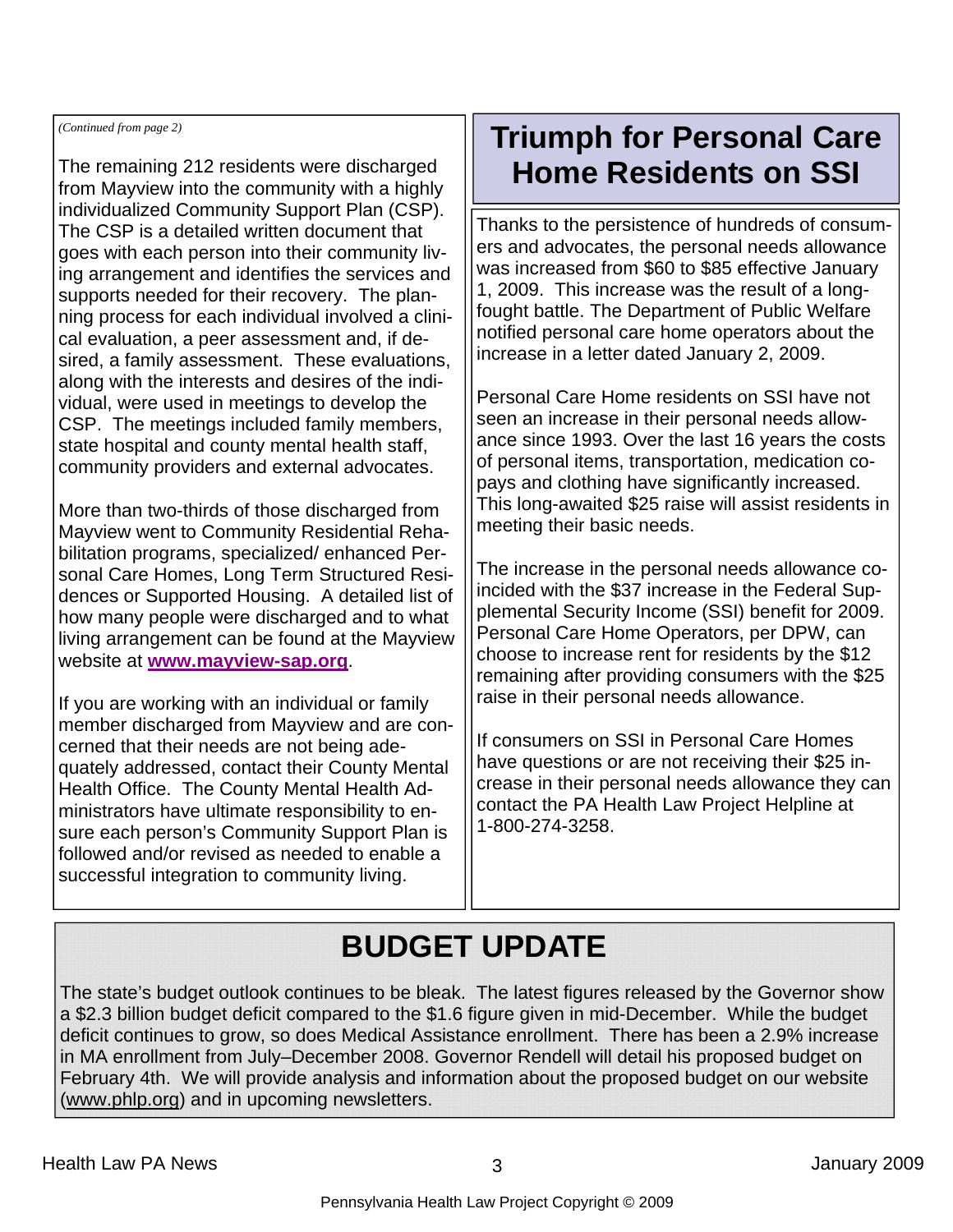### **Office of Long Term Living Issues Draft Independent Enrollment Broker RFP**

The PA Office of Long Term Living (OLTL) recently issued a Draft Request for Proposals (RFP) to establish an Independent Enrollment Broker for a number of home and community based service programs across PA. Currently the enrollment and intake process for each program varies widely depending on a number of factors including what program is being applied for, the applicant's county of residence, and whether the applicant is living at home or in an institution. The OLTL proposes to select one entity with whom it would contract to perform intake and enrollment services across the state for all of the following programs: AIDS Waiver; Attendant Care Act 150 Program; Attendant Care Waiver; COMMCARE Waiver; Independence Waiver; Michael Dallas Waiver; and the OBRA Waiver.

The Independent Enrollment Broker would be responsible for the following:

- Providing education, outreach, and community awareness;
- Receiving referrals from a variety of sources of individuals requesting home and communitybased services;
- Screening individuals for needed services and likely eligibility for OLTL programs;
- Conducting initial intake visits;
- Facilitating the eligibility determination process;
- Developing an initial individual service plan and obtaining approval for the enrollment;
- Transferring the individual and all necessary documentation, once they have been approved, to the enrollee's chosen service coordination provider.

The OLTL is currently seeking comments to the Draft RFP. Comments must be submitted **no later than February 16, 2009**. The RFP can be read and downloaded from the following site: www.emarketplace.state.pa.us/GeneralEdit.aspx?SID=RFI%2042-08.

### **New HCBS Waiver Manual Available in SW PA**

Thanks to a generous grant from the FISA Foundation, PHLP has developed a new Manual about all of the HCBS Waiver programs available to adults with disabilities in Southwestern Pennsylvania. **Home and Community Based Services (HCBS) Waiver Programs: A Manual for Consumers and Advocates in Southwestern PA** is a 43 page Manual that provides up-to-date information on the eligibility criteria and services available for each of the 11 waiver programs operating for adults with disabilities in SW PA. The Manual also includes information on: consumer rights and consumer direction; paid family caregivers; how to access waiver programs and services in Southwestern PA; and how to appeal when a consumer is denied eligibility for a waiver or denied needed services under one of the waivers.

Using this new tool, staff in PHLP's Pittsburgh office are available to do presentations and workshops on accessing HCBS waiver programs to consumer groups, advocates and providers across the 10 county Southwest region. Everyone who attends one of our trainings will receive a copy of the new Manual. To schedule a training for your consumers or for your staff please contact PHLP's Helpline at 1-800-274- 3258 or email eguay@phlp.org. The manual will also be made available on our website (www.phlp.org) at some point in the future.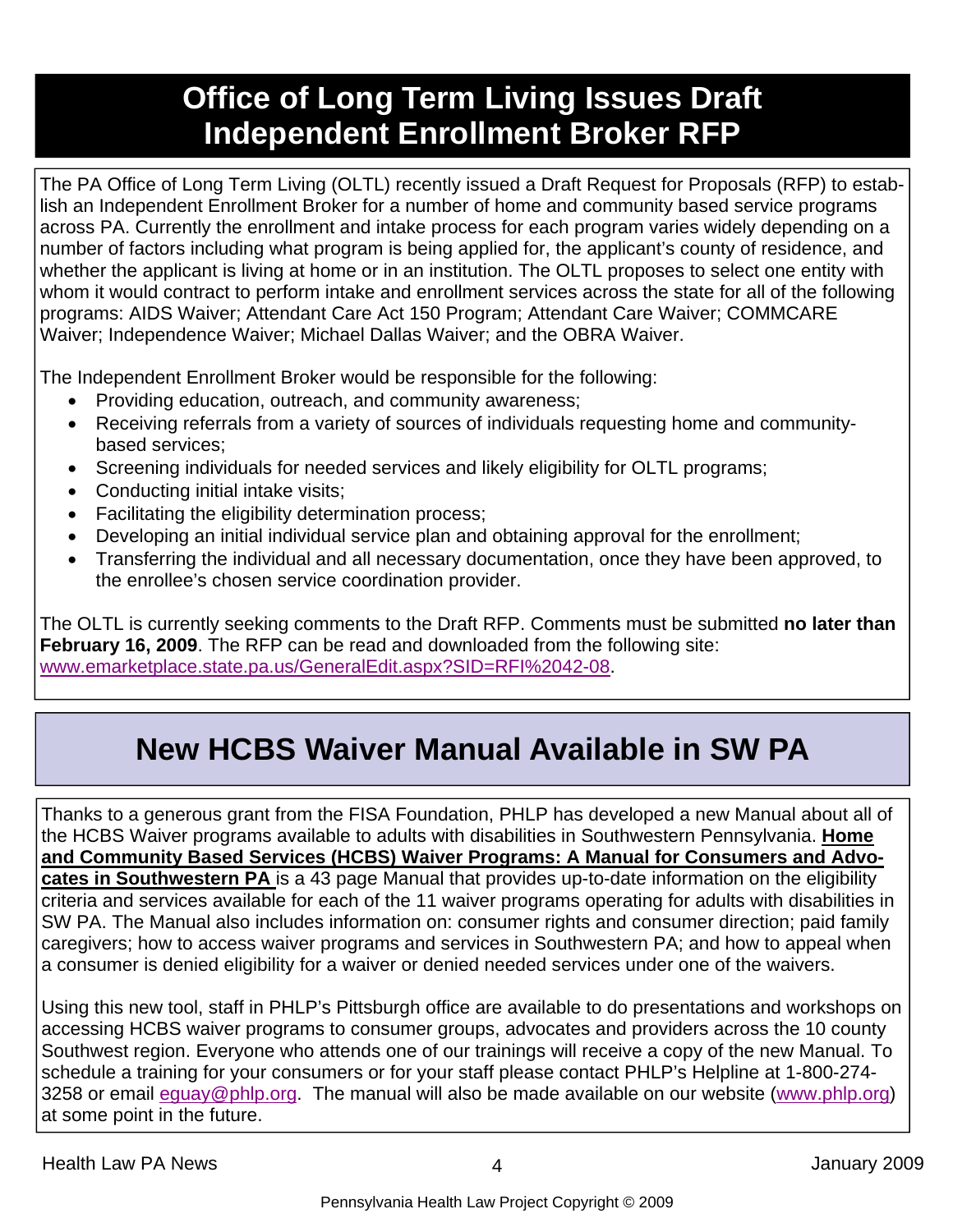### **KMHP Contract Breakdowns with Temple Hospital and Crozer-Keystone Health System**

PHLP has learned of potential contract terminations between Keystone Mercy Health Plan (KMHP) and two large providers in Southeastern PA: Temple Hospital in Philadelphia and Crozer-Keystone Health System (Crozer) in Delaware County. Both providers have signed contract extensions through the end of March. KMHP is currently negotiating with the providers to reach a contract agreement. Temple Hospital now accepts the two other Medicaid managed care plans in Southeastern PA (Health Partners and AmeriChoice); however, Crozer does not take AmeriChoice and only takes Health Partners on a "Letter of Agreement", not a full contract.

A contract termination with Temple Hospital would impact 67,681 KMHP members who have Primary Care Providers (PCPs) at Temple Hospital or who see specialists there. Should KMHPs contract with Temple terminate at the end of March, impacted members will have the following options:

- 1) they can stay in KMHP and continue to see their providers at other locations if the providers have privileges at other hospitals,
- 2) they can stay in KMHP and choose a new provider, or
- 3) they can switch to a different MA plan that has their current provider in their network.

The current contract issue with Temple Hospital is different than KMHP's previous contract termination with Temple University Physicians (TUP) as of September 1, 2008. That issue impacted 15,556 people as we reported in our September 2008 newsletter.

If KMHP's contract with Crozer is terminated at the end of March, 17,000 KMHP members who have their PCP at Crozer will be impacted. In addition, there are 18,000 members who see Specialists there. It's not clear how much overlap there is in these numbers. Four of the six hospitals in Delaware County are in the Crozer system. That means that if the contract is terminated, Mercy Fitzgerald and Riddle Memorial Hospitals will be the only two remaining KMHP network hospitals in the county. If the contract is terminated, affected members will have the option to continue to see their provider at a different location (if this is applicable), change to a different provider, or change health plans. This could be problematic because currently, Health Partners is the only other MA plan that Crozer takes. However, Health Partners and Crozer only have a "Letter of Understanding" (and not a full contract) which will expire at the end of March. It is not yet clear whether Crozer will sign a contract or new "Letter of Understanding" with Health Partners. There is concern that if the KMHP contract is terminated, there could be no other Medicaid managed care plan available to residents of Delaware County with Crozer in its network.

Should the contracts terminate at the end of March, affected KMHP members must be given a 30 day advance notice of the contract terminations. Notices will need to be sent by the end of February if there are no changes to the current situation. There is concern that the parties may reach an agreement after notices have gone out informing members of the contract termination which would result in confusion for consumers. The advance notice will explain, in more detail, what options consumers have. The Consumer Subcommittee of the Medical Assistance Advisory Committee made comments to improve the notice that will be sent to consumers in this circumstance after KMHP's contract with TUP terminated last year. DPW revised the notices based on the comments so that consumers receive clearer information, and better understand their options, when their health plan terminates a contract with a network provider.

We will update you about the status of these contract negotiations in our next newsletter. Please call our Helpline if you have any questions or concerns about this issue at 1-800-274-3258.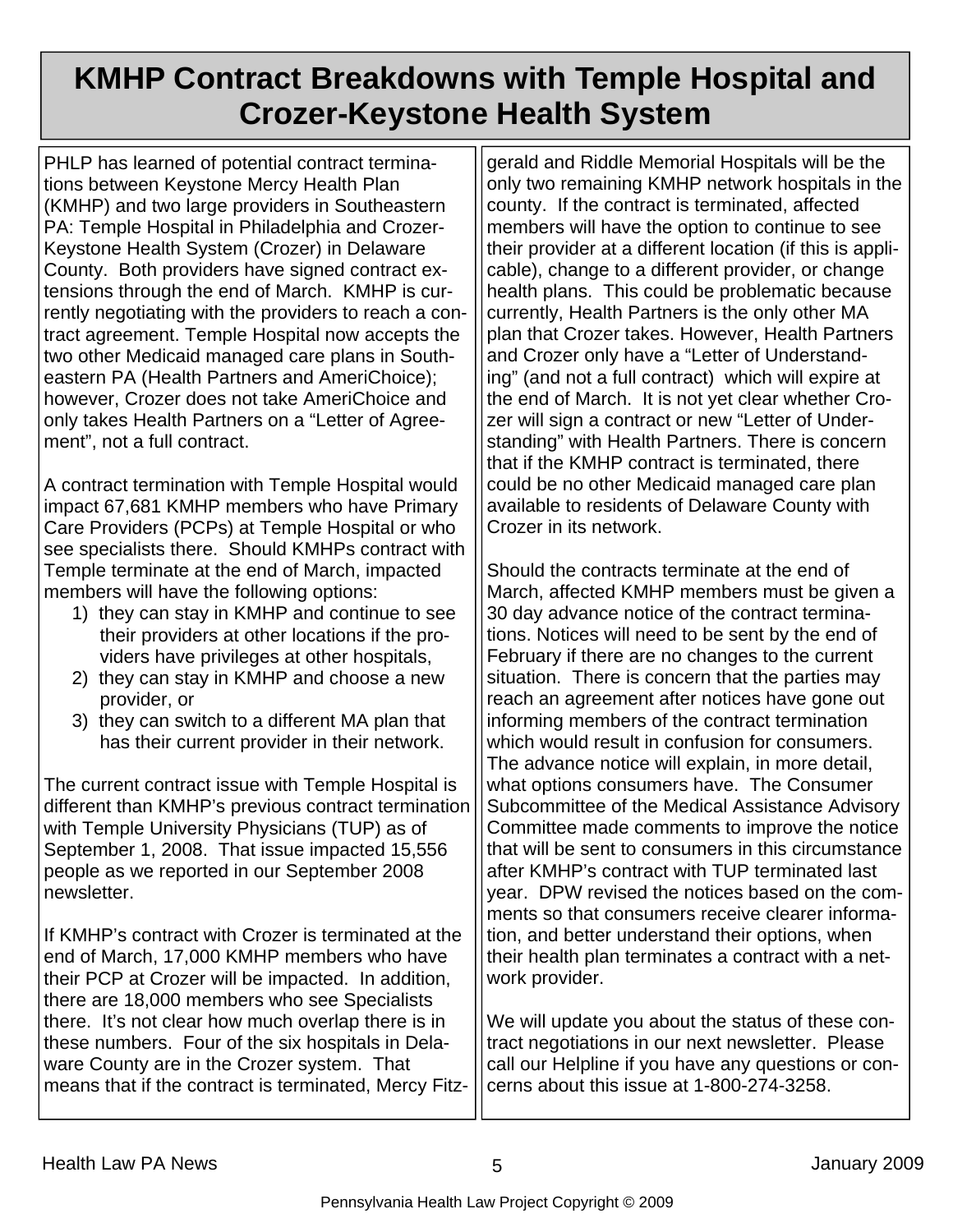### **Brandywine Hospital and Lansdale Hospital OB Units Closed Last Month**

Brandywine Hospital in Coatesville and Lansdale Hospital closed their Maternity Units at the end of December, 2008. Before closing, Brandywine Hospital had delivered about 240 babies a year. Lansdale Hospital delivered fewer than 400 babies a year. The Department of Public Welfare (DPW) said the hospitals cited cost constraints as the reason for closing their maternity units. As we reported in our last newsletter, Philadelphia's Chestnut Hill Hospital closed its Maternity Unit on November 7, 2008. Overall, 17 hospitals in Southeastern Pennsylvania have stopped delivering babies since 1997.

Twelve AmeriChoice members and 214 Keystone Mercy Health Plan members were affected by the recent Maternity Unit closings at Brandywine Hospital and Lansdale Hospital. Women who had been receiving OB care from a provider in those hospitals must now receive their care elsewhere. Women affected by these closures have the following options:

1) She can stay in her current health plan and continue to see her current OB provider at a different hospital within her Medical Assistance (MA) HMO plan's network. If the different hospital is not in the plan's network, she should be able to continue to see the provider per continuity of care rules. Department of Health Regulations and DPW's contract with the HMOs require that a patient be permitted to receive care from her obstetrician through the post-partum period, regardless of the trimester of her pregnancy. A patient can complete her treatment with the provider of her choice at an out-of-network hospital and her (MA) HMO will cover it.

 According to DPW, 8 providers at Brandy wine Hospital and 3 providers at Lansdale Hospital are working to obtain privileges at other hospitals. Maternity Unit employees at Lansdale Hospital have been invited to apply for full staff privileges at Abington Memorial

Hospital, 12 miles away. Brandywine Hospital has established patient-transfer agreements with Phoenixville Hospital and Jennersville Hospital, both located about 15 miles away from Coatesville.

2) She can switch OB providers. Women who need help finding a new doctor should contact their managed care plan.

Pregnant women should not experience excessive wait times in scheduling appointments. The access standards for pregnant women in MA managed care plans are as follows:

- Women in their first trimester should not wait more than 10 days for an appointment;
- Women in their second trimester should get an appointment within five days; and
- Women in their third trimester should wait no longer than four days to haven an appointment scheduled.
- Those with high-risk pregnancies should get an appointment within 24 hours.

Women who are having problems finding an Obstetrician as a result of these Maternity Unit closures, getting an appointment scheduled in a timely manner, or understanding their options should contact PHLP's HELPLINE at 1-800-274-3258.

PHLP staff are available in Southeastern PA to conduct trainings on Medicare Part D to help social service agencies and their clients navigate the Part D system. Trainings focus on the rights that dual eligibles have under Medicare Part D and the appeals and grievance processes that are available to all Part D enrollees.

To learn how to help get your clients' needs met through Medicare Part D, contact PHLP to schedule a training (1-800-274-3258 voice or 1-866-236- 6310/TTY). Please let us know if you require any special accommodations for hearing and/or visual impairments.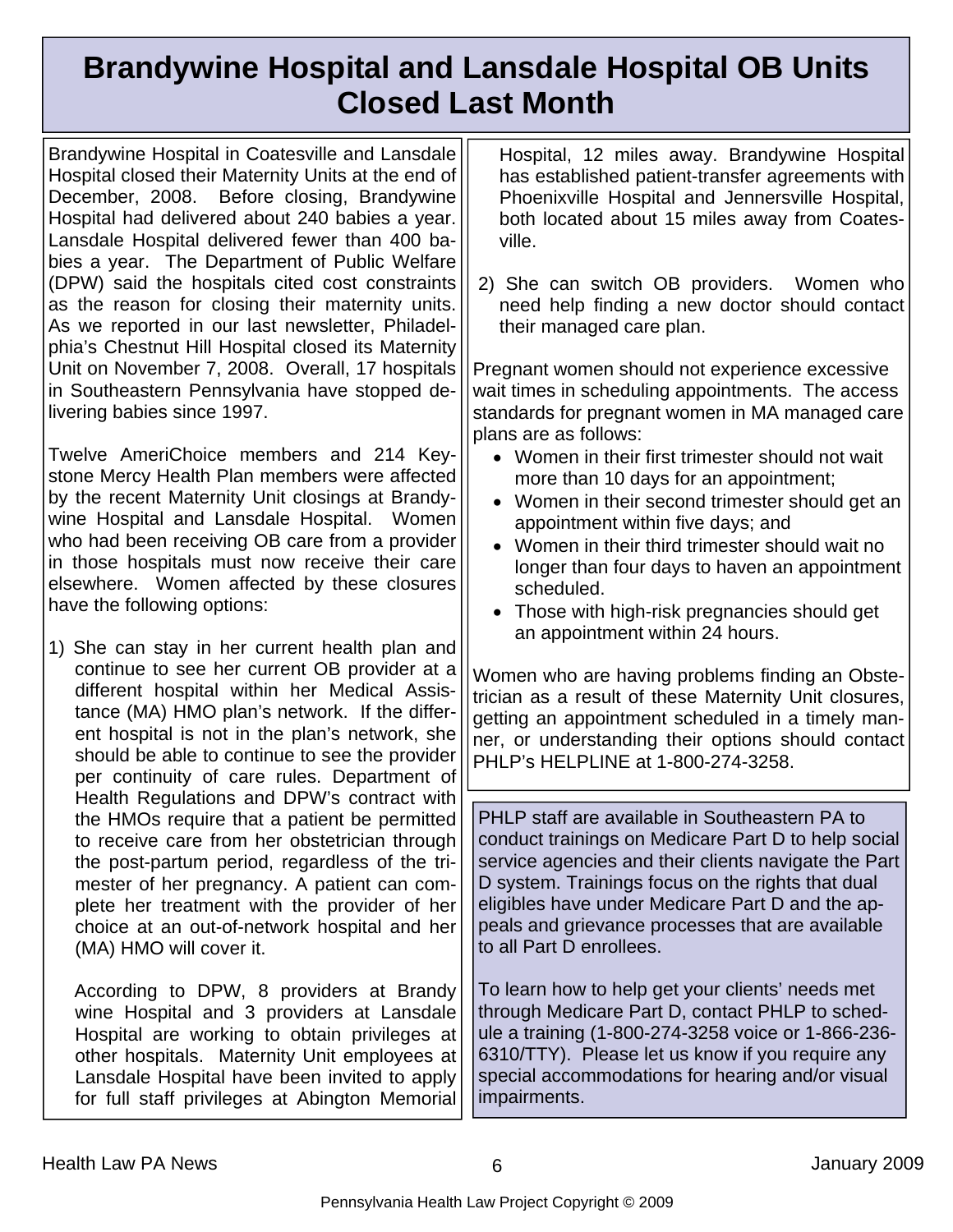| <b>DPW Pilot-Testing</b><br>"Model Office" Concept                                                                                                                                                                                                                                                                                                                                                                                                                                                                                                                         | <b>Is My Medication Covered</b><br>by MA?                                                                                                                                                                                                                                                                                                                                                                                                                                                                                                                                                        |
|----------------------------------------------------------------------------------------------------------------------------------------------------------------------------------------------------------------------------------------------------------------------------------------------------------------------------------------------------------------------------------------------------------------------------------------------------------------------------------------------------------------------------------------------------------------------------|--------------------------------------------------------------------------------------------------------------------------------------------------------------------------------------------------------------------------------------------------------------------------------------------------------------------------------------------------------------------------------------------------------------------------------------------------------------------------------------------------------------------------------------------------------------------------------------------------|
| For the past few years, the Department of Public<br>Welfare's Office of Income Maintenance has been<br>implementing a "model office" concept initiative. The<br>development of this project began in December<br>2005. The goal is to use technology and to reconfig-<br>ure County Assistance Office (CAO) staff to over-<br>come the challenge of handling increased caseloads<br>with decreasing staff.<br>In most counties, CAOs have adopted self-service<br>mechanisms in their lobby to allow people to drop<br>off, scan, and/or get receipts for documents needed | Trying to figure out what medications are cov-<br>ered by different insurance plans can be a diffi-<br>cult task. If you are on Medical Assistance in<br>Pennsylvania however, a new chart is available<br>on the Department of Public Welfare's phar-<br>macy website: http://www.dpw.state.pa.us/<br>PartnersProviders/MedicalAssistance/<br>DoingBusiness/MAPharmProg/. Clicking on<br>"Information on Managed Care Pharmacy Ser-<br>vices" on the pharmacy page gets you to a list<br>of all the managed care companies, with links<br>to their individual drug lists. It also allows you to |
| for verification. CAOs have also developed new of-<br>fice layouts including using a greeter, a client service<br>representative, and "floaters". As part of the model<br>office concept, the Change Center phone numbers --<br>1-877-395-8930 (statewide), 215-560-7226<br>(Philadelphia) -- allow applicants and recipients to<br>track their application status; make changes to their<br>address, household expenses and household com-<br>position; and leave messages for their caseworkers<br>without having to go to the County Assistance Of-                     | aged care preferred drug list comparison chart".<br>This takes you to a table that lists a medication,<br>and whether or not it is preferred (covered) or<br>non-preferred (not covered or requiring authori-<br>zation) by each Medicaid managed care organi-<br>zation as well as DPW's preferred drug list.<br>This is a Department of Public Welfare website.<br>It does not cover Medicare D drug lists. For in-                                                                                                                                                                            |
|                                                                                                                                                                                                                                                                                                                                                                                                                                                                                                                                                                            | it is necessary to go to www.medicare.gov.                                                                                                                                                                                                                                                                                                                                                                                                                                                                                                                                                       |
| involves pilot-testing specific functions for CAO staff<br>that emphasize teamwork and that are designed to<br>manage work flow more efficiently. There will be two                                                                                                                                                                                                                                                                                                                                                                                                        | <b>Philadelphia CAO Districts</b>                                                                                                                                                                                                                                                                                                                                                                                                                                                                                                                                                                |
| (CSRs) who will interface with clients; and (2) proc-                                                                                                                                                                                                                                                                                                                                                                                                                                                                                                                      |                                                                                                                                                                                                                                                                                                                                                                                                                                                                                                                                                                                                  |
| accurate way. The goal is to allow a client to be able<br>to talk to any CSR about their application and not<br>have to rely on any one caseworker. This initiative is<br>currently being pilot-tested in the Snyder District<br>CAO in Philadelphia County and the Dauphin<br>County CAO.                                                                                                                                                                                                                                                                                 | <b>Attention Philadelphia Residents: The Hill</b><br><b>District and Ogontz District CAO offices</b><br>have merged to create the Chelten District<br>office. If you have experienced problems<br>with this transition or are unable to contact<br>your assigned caseworker, please call us at<br>1-800-274-3258.                                                                                                                                                                                                                                                                                |
| not result in improved productivity-that is, that what<br>should be the work of everyone on the team will ac-                                                                                                                                                                                                                                                                                                                                                                                                                                                              | Do you currently get the Health Law PA                                                                                                                                                                                                                                                                                                                                                                                                                                                                                                                                                           |
| fice.<br>The latest initiative under the model office concept<br>sets of staff: (1) customer service representatives<br>essors who will work on applications in a timely and<br>There is some concern that the team concept may<br>tually be done by no one. The testing allows DPW                                                                                                                                                                                                                                                                                        | click on another link "Fee for service and man-<br>formation on each Medicare D Plan's drug list,<br><b>Merge to Form Chelten</b><br>News through the mail? Would you like to                                                                                                                                                                                                                                                                                                                                                                                                                    |

**get this newsletter by e-mail?** 

**If so, contact staff@phlp.org to change the way you get the Health Law PA News!** 

to make improvements or enhancements based on their experience in these counties before deciding

whether to expand the model statewide.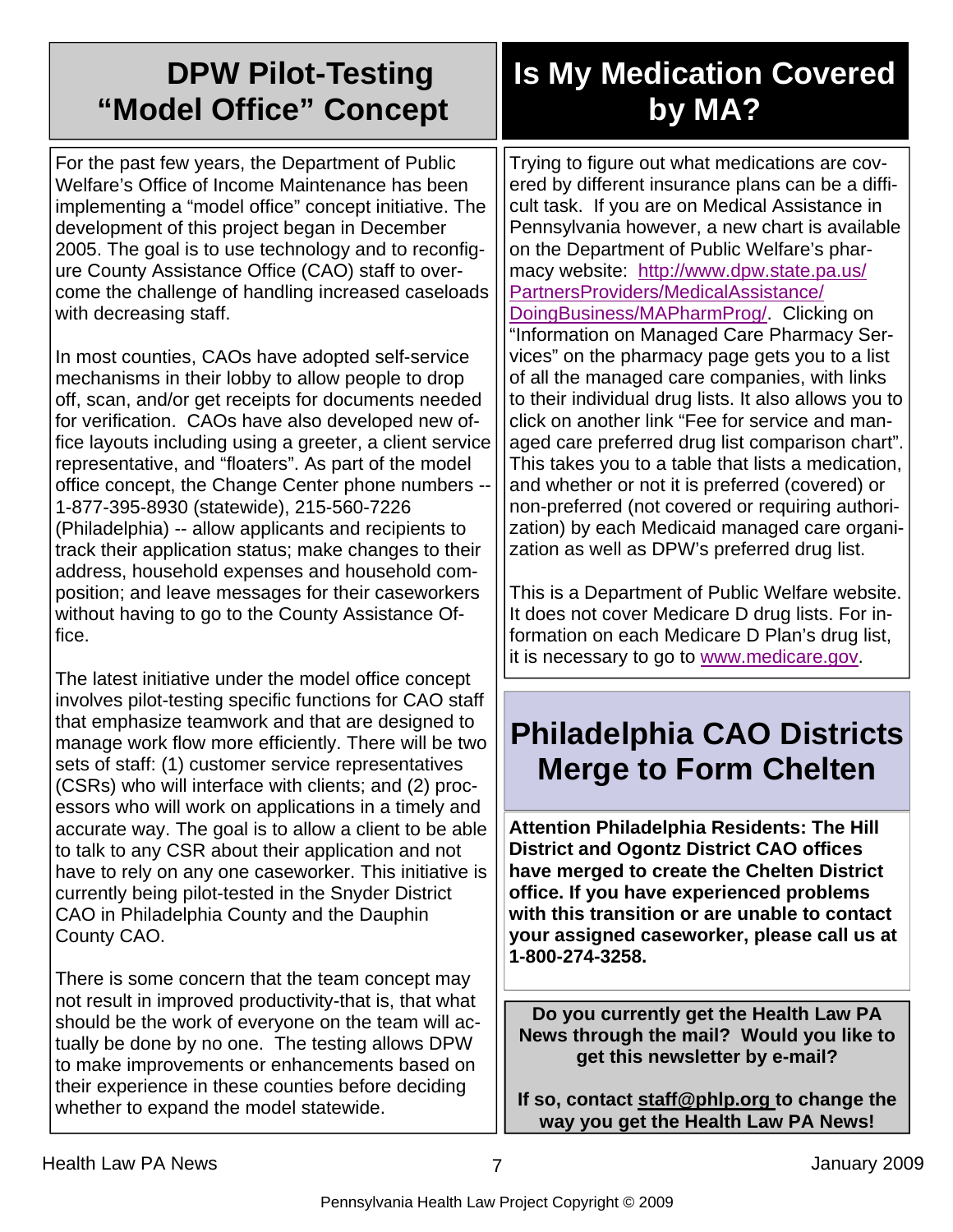### **Applying for and Renewing CHIP and Medicaid Coverage: What is the "Healthcare Handshake"?**

Eligibility for children's health care coverage under Medicaid (also called Medical Assistance) and CHIP is based on three elements: age, family size and family income. In Pennsylvania, the income limit for Medicaid varies: for infants under 1, the income limit is 185% of the federal poverty income guidelines (FPIG), for children between 1 and 6, the income limit is 133% of FPIG and for children 6 and over, the income limit is 100% of FPIG. Children under 19 years old whose family income is over the Medicaid limit can qualify for CHIP.

To streamline the application and renewal\* processes, both programs have applications and renewal forms that collect the information necessary to determine eligibility for both Medicaid and CHIP. The CHIP contractors and the County Assistance offices have followed an "any form is a good form" policy. Families do not have to resubmit an application for CHIP if they are turned down for Medicaid and vice versa. Applications and accompanying verification should be transferred automatically.

\* *For purposes of this article, the term "renewal" refers both to CHIP's renewal process and to the redetermination process for Medicaid*.

In the past, this exchange was a paper process and did not always go smoothly. To further expedite the appropriate transfer of applications and renewals, the Departments of Public Welfare and Insurance instituted an electronic process for transferring the forms and verification called the HealthCare Handshake.

#### **What does the HealthCare Handshake actually do?**

When an application is submitted to Medicaid and some or all of the children are found not eligible, the caseworker sends the electronic version of the application form and verification to the CHIP contractor in the county. If there is more than one CHIP contractor in the county, the CHIP contractor is chosen randomly based on the last digit of the application number. The CHIP contractor then reviews the application for eligibility. In some cases, the family

may be contacted for additional information.

If an application is initially submitted to CHIP and the family's income appears to be within the Medicaid guidelines, the CHIP contractor sends the electronic version of the application form and verification to the local County Assistance office (CAO). Because CHIP does not require citizenship and identity verification, the CAO is likely to contact the family to obtain that information. If the child is found eligible for Medicaid and lives in a HealthChoices county, the choice of a managed care plan and primary care provider would follow the same process as any other Medicaid application.

#### **What Should a Family Expect?**

Families who applied to one program but whose application is later sent to the other program will get a series of letters and notices.

On the Medicaid side, a Medicaid denial notice will be sent and a separate letter will tell the family that their application has been sent to a specific CHIP contractor and it will provide contact information. Individuals have the right to appeal the Medicaid denial. Once the CHIP contractor has reviewed the application, the family will either get a letter asking for more information or will get an eligibility determination notice from the CHIP contractor. CHIP appeal rights will also apply.

On the CHIP side, a CHIP denial notice will be sent and a separate letter will tell the family that their application was sent to the local County Assistance office and include the CAO's contact information. The CAO will then contact the family if additional information is needed. The family will get a Medicaid notice on the outcome of the determination of Medicaid eligibility. Again, both Medicaid and CHIP appeal rights would apply.

At renewal, the same process and protocols are used: forms and verifications are transferred electronically and notices and letters are sent.

*(Continued on Page 9)*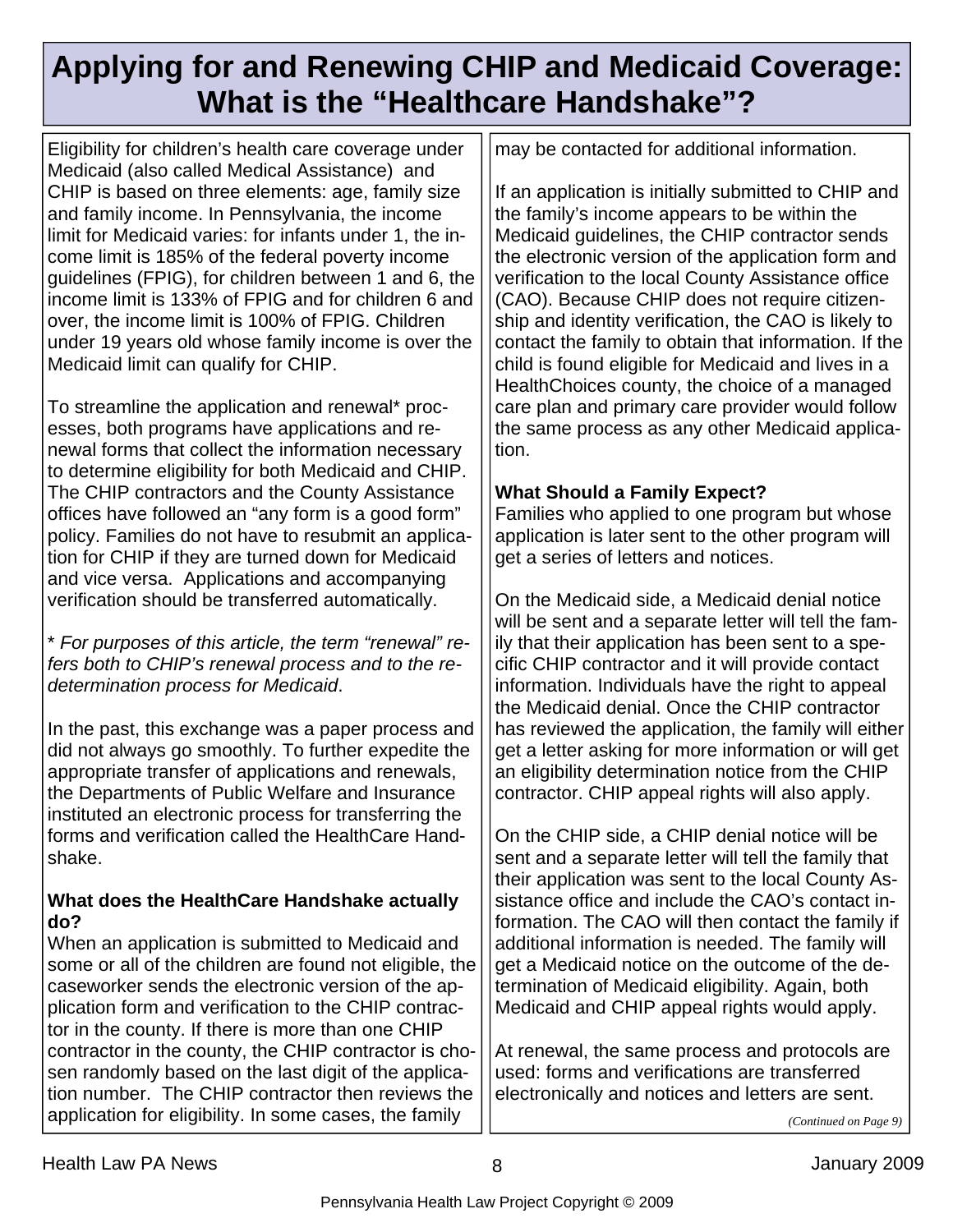#### **How to Help Families**

The COMPASS web-based application, found at www.compass.state.pa.us, can help families send their application to the most appropriate program from the start. For families who are not sure whether they should apply for Medicaid or CHIP, COMPASS allows families to choose a CHIP contractor, rather than rely on the CAO's random assignment system.

The web-based system performs an analysis of each child's age, family size and income as well as geographic information to route the application or renewal to either the Medicaid or CHIP program. Using the geographic information, COMPASS will give families the opportunity to choose one of CHIP programs in their county if some or all of the children appear to be eligible for CHIP. If some or

all of the children appears to be eligible for Medicaid, information about the local County Assistance office will appear.

COMPASS also allows families to track the status of their applications and renewals. If families prefer to apply using the paper application or if they do not have access to a computer, they can state a preference for a CHIP contractor by writing it anywhere on the MA application form. Paper applications for CHIP are sent directly to a CHIP contractor.

#### **For more information**

The Pennsylvania Health Law Project can provide details on tracking applications and renewals, appeal rights, access to health care services and other information. Call the Helpline at 1-800- 274-3258.

### **IBC and Highmark Announce That Merger Is Off**

Earlier this month, Independence Blue Cross (IBC) (covering Southeast PA) and Highmark Inc. (covering Western PA) announced that they had withdrawn the merger application they filed with the PA Department of Insurance. This merger would have created the largest health insurer in Pennsylvania and one of the largest in the nation.

The proposed merger was initially announced in April 2007. The two companies stated that a merger would result in \$1 billion dollar savings and help consumers (although, exactly how it would help them was not clear). In addition, the plans indicated that they would use a major portion of the savings to expand coverage for uninsured Pennsylvanians. Opponents of the merger expressed concerns about the merger's impact on competition in the state and argued that a lack of competition would be bad for providers as well as consumers. If the plans merged, they would have had 51% of the market share in the state and about 78% of the Medical Assistance market in the HealthChoices Lehigh-Cap region where two affiliates operate (Gateway Health Plan and Ameri-Health).

Reports indicated that the Department of Insurance was prepared to reject the merger unless the two plans gave up either their Blue Cross or their Blue Shield trademark. This would have then enabled another insurer with that trademark to enter the market. The Blues were not willing to give up either brand and therefore withdrew their merger application.

The merger withdrawal could have an impact on the state's adultBasic program which provides health insurance for uninsured low-income adults. Currently, the state has an agreement with the Pennsylvania Blues (Capital BlueCross and Blue Cross of Northeastern PA in addition to Highmark and IBC) to help finance the program. This agreement, which provides about \$80 million annually to adultBasic, runs through 2010. Renewal of that agreement beyond 2010 may be in jeopardy as a result of the merger withdrawal. State officials acknowledge that losing such a key funding stream would have a significant impact on the adultBasic budget.